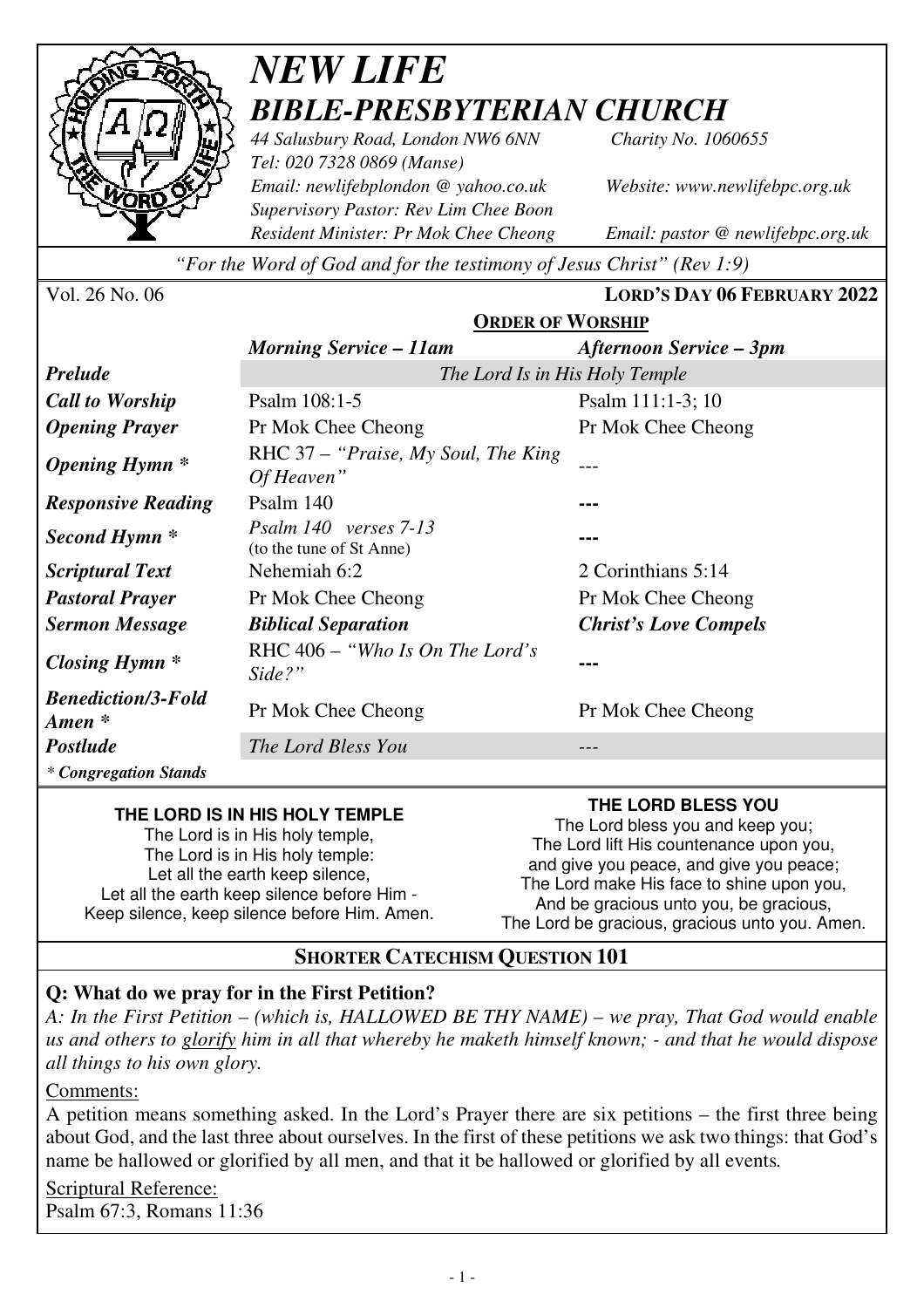# **TO THE CHILDREN OF GODLY PARENTS**

"*My son, keep thy father*'*s commandment, and forsake not the law of thy mother: bind them continually upon thine heart, and tie them about thy neck."—Proverbs 6:20-21* 

I think that to any young man or any young woman either, who has had a godly father and mother, the best way of life that they can mark out for themselves is to follow the road in which their father's and mother's principle would conduct them. Of course, we make great advances on the old folks, do we not? The young men are wonderfully bright and intelligent, and the old people are a good deal behind them. Yes, yes — that is the way we talk before our beards have grown. Possibly, when we have more sense, we shall not be quite so conceited of it. At any rate, I, who am not very old and who dare not any longer call myself *young*, venture to say that, for myself, I desire nothing so much as to continue the traditions of my household. I wish to find no course but that which shall run parallel with that of those who have gone before me. And I think, dear friends, that you who have seen the holy and happy lives of Christian ancestors will be wise to pause a good deal before you begin to make a deviation, either to the right or to the left, from the course of those godly ones. I do not believe that he begins life in a way that God is likely to bless, and which he himself will in the long run judge to be wise, who begins with the notion that he shall upset everything — that all that belonged to his godly family shall be cast to the winds.

**I do not seek to have heirlooms of gold or silver:** but, though I die a thousand deaths, I can never give up my father's God, my grandsire's (grandfather's) God, and his father's God, and his father's God. I must hold this to be the chief possession that I have. I pray young men and women to think the same. Do not stain the glorious traditions of noble lives that have been handed down to you. Do not disgrace your father's shield; bespatter not the escutcheons of your honoured predecessors by any sins and transgressions on your part. God help you to [believe] that the best way of leading a noble life will be to do as they did who trained you in God 's fear!

**Solomon tells us to do two things with the teachings that we have learned of our parents.** First, he says, *'Bind them continually upon thine heart*," for they are worthy of loving adherence. Show that you love these things by binding them upon your heart. The heart is the vital point! Let godliness lie there. Love the things of God. If we could take young men and women and make them professedly religious without their truly loving godliness, that would be simply to make them hypocrites, which is not what we desire. We do not want you to *say* that you believe what you do not believe or that you rejoice in what you do not rejoice in. But our prayer—and, oh, that it might be your prayer, too!—is that you may be helped to bind these things about your heart. They are worth *living* for, they are worth *dying* for, and they are worth more than all the world besides— the immortal principles of the divine life that comes from the death of Christ. "Bind them continually upon thine heart."

Then Solomon, because he would not have us keep these things secret as if we were ashamed of them, adds, "*And tie them about thy neck,"* for they are worthy of boldest display. Did you ever see my Lord Mayor wearing his chain of office? He is not at all ashamed to wear it. And the sheriffs with their brooches: I have a lively recollection of the enormous size to which those ornaments attain; and they take care to wear them, too. Now then, you who have any love to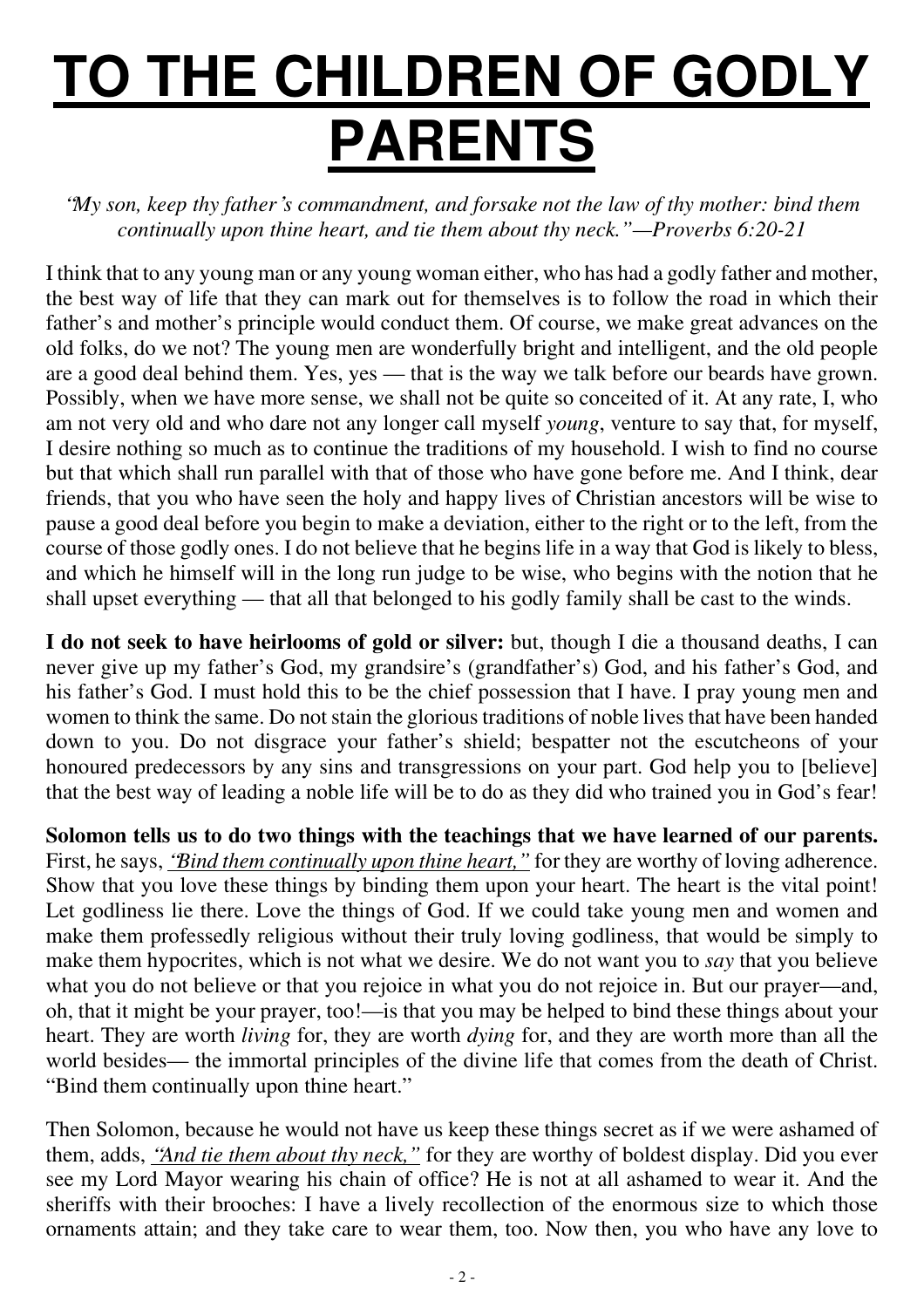God, *tie your religion about your neck*. Do not be ashamed of it! Put it on as an ornament. Wear it as the mayor does his chain. When you go into company, *never* be ashamed to say that you are a Christian. And if there is any company where you cannot go as a Christian, well, do not go there at all. Say to yourself, "I will not be where I could not introduce my Master. I will not go where He could not go with me." You will find that resolve to be a great help to you in the choice of where you will go and where you will not go. Therefore, bind it upon your heart; tie it about your neck. God help you to do this, and so to follow those godly ones who have gone before you!…

But *first*, believe in the Lord Jesus Christ! Trust yourselves wholly to Him, and He will give you grace to stand fast even to the end.

adapted and edited from *Charles H. Spurgeon* (1834-1892), message delivered at the Metropolitan Tabernacle, Newington, on Lord's Day evening, March 27, 1887, reprinted by Pilgrim Publishers